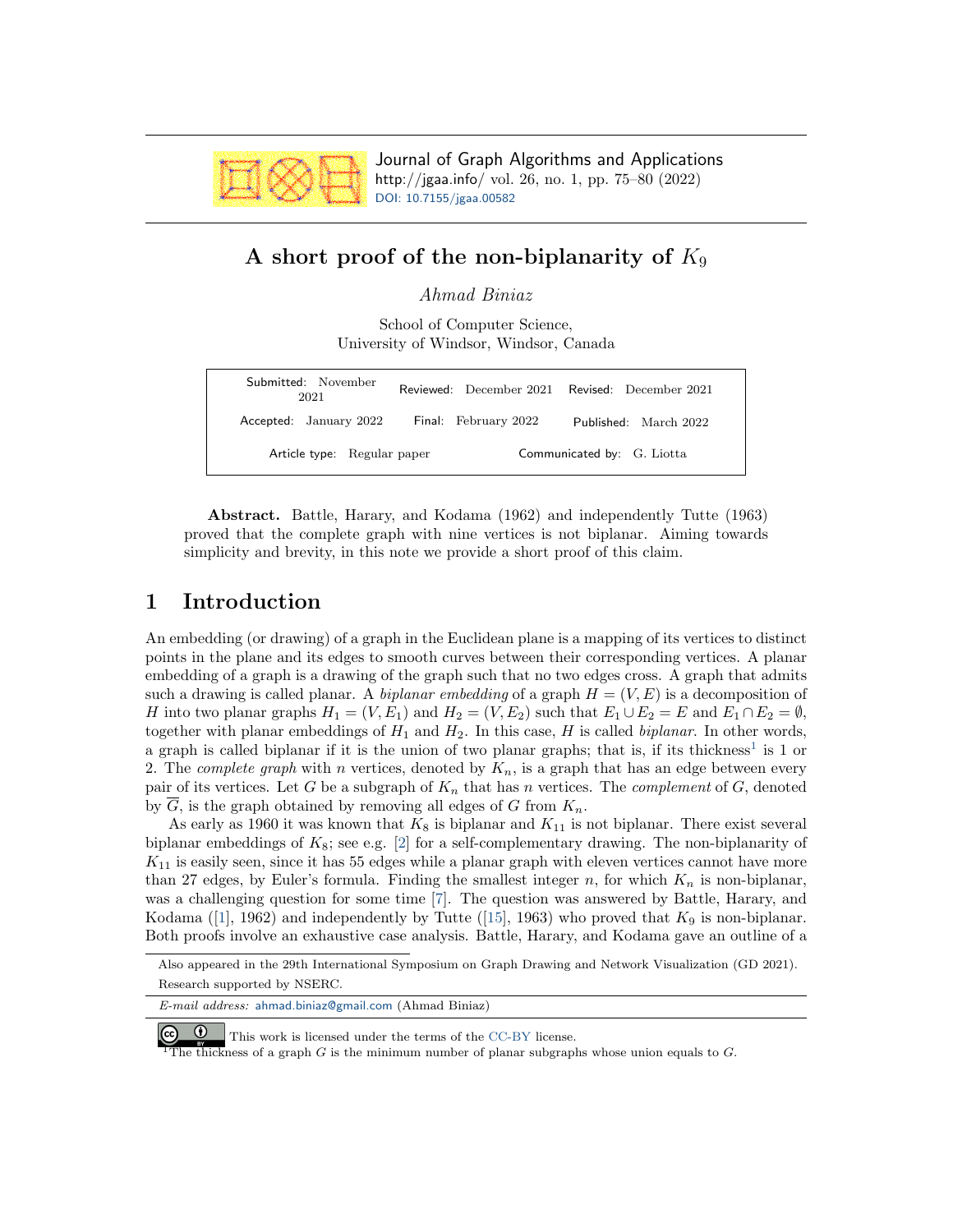#### 76 A. Biniaz A short proof of the non-biplanarity of  $K_9$

proof through six propositions. Some of these propositions require detailed case analysis, which is not given in the original paper. For example, the authors write: "There are several cases to discuss in order to establish Propositions 4 and 5. In each case, we can prove that  $\overline{G}$  contains a subgraph homeomorphic to  $K_{3,3}$  or  $K_5$ ." A detailed proof of these propositions appeared in the master's thesis of Hearon [\[9\]](#page-5-4). Tutte's proof is a 13-page paper, and enumerates all simple triangulations (with no separating triangles) with up to 9 vertices and verifies that the complement of each triangulation is nonplanar (the connection to triangulations will become clear shortly). It seems that Harary was not quite satisfied with any of these proofs as he noted in his Graph Theory book [\[8\]](#page-5-5) that "this result was proved by exhaustion; no elegant or even reasonable proof is known." See [\[10\]](#page-5-6) for a different proof approach. In the next section we present a short proof of this result.

The non-biplanarity of  $K_9$  has the same flavor as the well-known theorem of Kuratowski on non-planar graphs (stated in Theorem [1\)](#page-1-0). The *biplanar crossing number* of a graph is the minimum number of crossings over all drawings of the graph in two planes [\[3\]](#page-5-7). It is known that  $K_9$  can be drawn in two planes with one crossing (see e.g. [\[6\]](#page-5-8)). This and Theorem [3](#page-3-0) imply that the biplanar crossing number of  $K_9$  is 1. Determining biplanar crossing numbers of  $K_n$  for small values of n is important as they lead to better bounds for biplanar crossing numbers of  $K_n$  for large values of n; see e.g. [\[3,](#page-5-7) [4,](#page-5-9) [13\]](#page-5-10), and [\[6,](#page-5-8) [14\]](#page-5-11) for more recent progress.

### 2 Our proof

In this section we present a short proof of the non-biplanarity of  $K_9$ . Our proof is complete, self-contained, and only relies on the theorem of Kuratowski [\[5,](#page-5-12) [11\]](#page-5-13) that "a finite graph is nonplanar if and only if it contains a subgraph that is a subdivision of  $K_5$  or  $K_{3,3}$ ." The following is an alternative characterization of non-planarity of a graph based on  $K_5$  and  $K_{3,3}$  minors, due to Wagner (1937) [\[16\]](#page-5-14) (see also [\[15\]](#page-5-3)).

<span id="page-1-0"></span>**Theorem 1** A graph G is nonplanar if one of the following conditions hold: (i) G has six disjoint connected subgraphs  $A_1, A_2, A_3, B_1, B_2, B_3$  such that for each  $A_i$  and  $B_j$  there is an edge with one end in  $A_i$  and the other in  $B_j$ . (ii) G has five disjoint connected subgraphs  $A_1, A_2, A_3, A_4, A_5$  such that for each  $A_i$  and  $A_j$ , with  $i \neq j$ , there is an edge with one end in  $A_i$  and the other in  $A_j$ .

Towards our proof of the non-biplanarity of  $K_9$ , we first use Theorem [1](#page-1-0) to help show that a particularly restricted drawing of  $K_8$  cannot be biplanar (see the figure to the right).

<span id="page-1-1"></span>**Theorem 2** Let H be an embedded planar graph with eight vertices such that the boundary of its outer face is a 5-cycle and there are no edges between the three vertices that are not on the outer face. Then the complement of H is nonplanar.



*Proof.* Let the 5-cycle  $C = (a_1, a_2, a_3, a_4, a_5)$  be the boundary of the outer face of H, and let u,  $v$ , and  $w$  be the three vertices that are not on the outer face, i.e., lie on internal faces of  $H$ . By the statement of the theorem uv, uw, and vw are edges of the complement graph  $\overline{H}$ . Except for the three pairs  $(u, v)$ ,  $(u, w)$ ,  $(v, w)$ , if a pair of vertices lie on the same internal face of H and are not connected by an edge, then we transfer the corresponding edge from  $\overline{H}$  to H and connect the two vertices by a curve in the face. After this operation  $H$  remains planar. Repeating this process makes  $H$  edge-maximal (in the above sense).

Let  $H'$  be the embedded planar subgraph of  $H$  that is induced by the five vertices of  $C$ . The graph  $H'$  consists of the cycle  $C$  together with zero, one, or two chords as in Figure [1.](#page-2-0)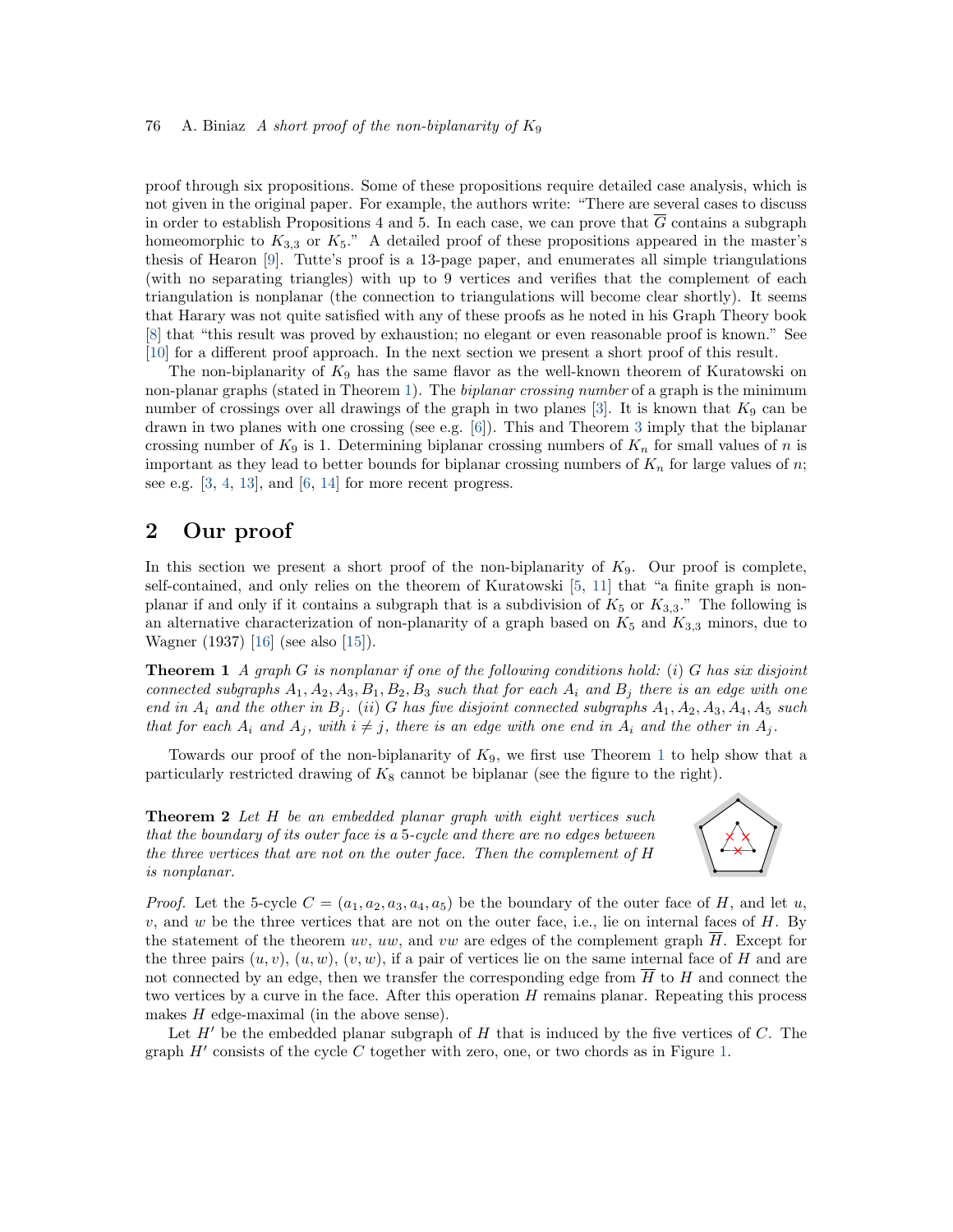Claim 1. If an internal face  $f$  of  $H'$  contains  $u, v, or w$  then one of them is connected to all boundary vertices of  $f$  in  $H$ . The shaded region in the figure to the right represents  $f$ . To verify the claim, first observe that (by edge-maximality of H) one of the vertices in f, say v, is connected to at least three boundary vertices of  $f$ , i.e.,  $v$ 's degree in  $H$  is at least three. We argue that v should be connected to all boundary vertices of  $f$ . For a contradiction assume that v is not connected to some vertex  $a_i$  on f. Let  $a_i$  and  $a_k$  be the neighbors of v on f that are visited first while walking



on boundary of f in clockwise and counterclockwise directions starting from  $a_i$ . Since v is not connected to other vertices in the interior of f, we could have moved the edge  $a_i a_k$  from  $\overline{H}$  to H and draw it in  $f$ . This means that  $H$  is not edge-maximal, which is a contradiction. This proves the claim.

Since  $H'$  is induced from the restricted planar graph  $H$  by the vertices of the 5-cycle  $C$ , it has zero, one, or two chords. We consider these cases separately and in each case we show that  $\overline{H}$  is nonplanar. Recall that in all cases, the vertices  $u, v$ , and  $w$  lie in internal faces of  $H'$ .



<span id="page-2-0"></span>Figure 1: (a)-(c) the graph H where bold edges belong to H' (dashed edges belong to  $\overline{H}$ ); red and blue points/components represent subgraphs  $A_i$  and  $B_i$  in Theorem [1.](#page-1-0) ( $\overline{a}$ )-( $\overline{c}$ ) black edges represent the  $K_5$  and  $K_{3,3}$  minors in  $\overline{H}$  that correspond to (a)-(c), respectively.

- $\bullet$  H' has no chords. Let v be the vertex of H that (by Claim 1) is connected to each  $a_i$ ; see Figure [1\(](#page-2-0)a). By planarity of H and the fact that u and w lie in internal faces of  $H'$ , each of u and w can only be adjacent to two consecutive vertices of  $C$ . Hence there exists a vertex of C (say  $a_1$ ) that is adjacent to neither u nor w. In this setting, regardless of the locations of u and w, the five connected subgraphs u, w,  $a_1$ ,  $\{a_2, a_4\}$  and  $\{a_3, a_5\}$  from  $\overline{H}$  satisfy condition (ii) of Theorem [1;](#page-1-0) these subgraphs are colored red in Figure [1\(](#page-2-0) $\bar{a}$ ). Thus  $\overline{H}$  is nonplanar.
- $\bullet$  H' has one chord. After a suitable relabeling assume that this chord is  $(a_2, a_5)$ . Let f denote the face of H' whose boundary is the 4-cycle  $(a_2, a_3, a_4, a_5)$ ; this face is shaded in Figure [1\(](#page-2-0)b).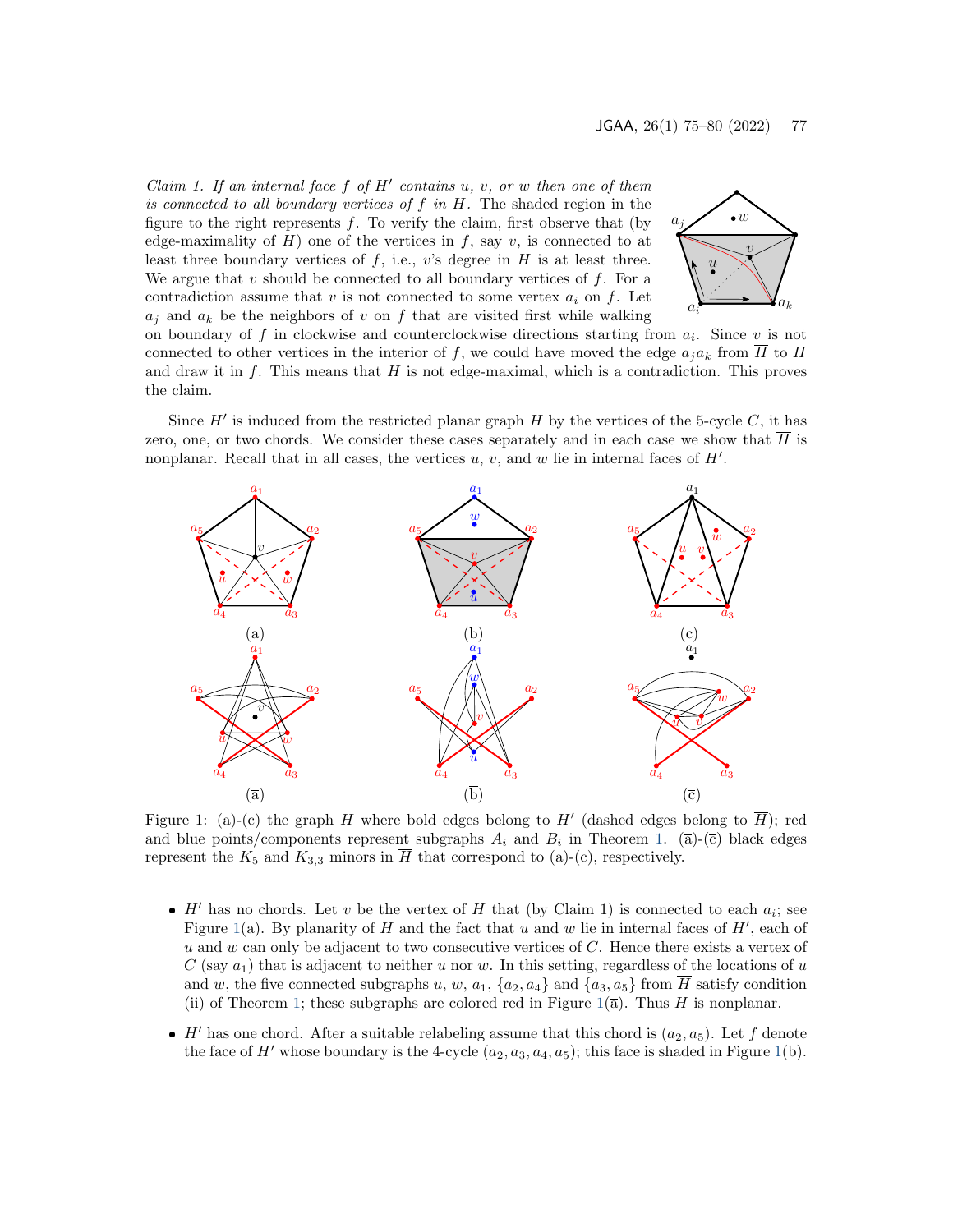#### 78 A. Biniaz A short proof of the non-biplanarity of  $K_9$

This face contains some vertices of  $\{u, v, w\}$  because otherwise H' should have a chord in f (by edge-maximality of  $H$ ) which contradicts our assumption that  $H'$  has one chord. Let  $v$ be the vertex in  $f$  that (by Claim 1) is connected to all its boundary vertices. By planarity of  $H$  and the fact that  $u$  and  $w$  lie in internal faces of  $H'$ , each of  $u$  and  $w$  can only be adjacent to two consecutive vertices of f. Therefore, the six connected subgraphs  $u, w, a_1$ ,  $v, \{a_2, a_4\}, \text{ and } \{a_3, a_5\} \text{ from } \overline{H} \text{ (partitioned into } \{u, w, a_1\} \text{ and } \{v, \{a_2, a_4\}, \{a_3, a_5\}\}\text{, and }$ colored blue and red in Figure  $1(b)$  $1(b)$ , respectively) satisfy condition (i) of Theorem [1.](#page-1-0) Thus  $\overline{H}$  is nonplanar.

 $\bullet$  H' has two chords. Let  $a_1$  be the vertex that is incident to the two chords as in Figure [1\(](#page-2-0)c). By planarity of H and the fact that  $u, v$  and  $w$  lie in internal faces of  $H'$ , each of  $u, v$ , and w can only be adjacent to one vertex in  $\{a_2, a_4\}$  and to one vertex in  $\{a_3, a_5\}$ . Thus, the five connected subgraphs u, v, w,  $\{a_2, a_4\}$ , and  $\{a_3, a_5\}$  from  $\overline{H}$  satisfy condition (ii) of Theorem [1;](#page-1-0) these subgraphs are colored red in Figure [1\(](#page-2-0) $\bar{c}$ ). Thus  $\bar{H}$  is nonplanar.  $\Box$ 

The following lemma will come handy in the proof of Theorem [3.](#page-3-0) A *triangulation* is a maximal planar graph, i.e. a graph to which no more edges can be added without violating its planarity. The boundary of every face of a triangulation is a triangle (i.e. a 3-cycle).

<span id="page-3-1"></span>Lemma 1 Let G be a triangulation with nine vertices and suppose that its complement is planar. Then at least one vertex on the outer face of G has degree larger than four.

Proof. We prove this lemma by contradiction. Assume that all three vertices on the outer face of G are of degree at most 4. The removal of these three vertices from  $G$  results in a 6-vertex graph  $G'$ . The region, that is between the boundaries of the outer face of  $G$  and the outer face of G′ is a polygon with a hole, that is triangulated by at most six edges of  $G$  (because every vertex on the outer face of  $G$  has at most two edges in the interior of this polygon). The boundary of the outer face of  $G'$ , i.e.



the hole, has three vertices because otherwise (if it has at least four vertices) the polygon would require at least seven edges to be triangulated, as in the figure to the right; this can be verified by a simple counting argument using Euler's formula for planar graphs, see also [\[12,](#page-5-15) Proof of Lemma 5.2. Thus the outer face of  $G'$  is a 3-cycle. In this case the other three vertices of  $G'$  which are in the interior of this 3-cycle together with the three removed vertices from G form a  $K_{3,3}$  in the complement of  $G$ , which contradicts its planarity.

Having Lemma [1](#page-3-1) and Theorem [2](#page-1-1) in hand we are ready to give a succinct new proof of the following fundamental theorem due to Battle, Harary, Kodama ([\[1\]](#page-5-2), 1962) and Tutte ([\[15\]](#page-5-3), 1963) which implies that  $K_9$  is non-biplanar.

#### <span id="page-3-0"></span>**Theorem 3** Every planar graph with at least nine vertices has a nonplanar complement.

*Proof.* Consider a planar graph  $G$  with nine vertices. For the sake of contradiction assume that its complement  $\overline{G}$  is also planar. Fix a planar embedding of G and a planar embedding of  $\overline{G}$ . For convenience we use G and  $\overline{G}$  for referring to planar graphs and to their planar embeddings. If there are two vertices in  $G$  that lie on the same face and are not connected by an edge, then we transfer the corresponding edge from  $\overline{G}$  to G and connect the two vertices by a curve in that face. After this operation both G and  $\overline{G}$  remain planar. Repeating this process converts G to a triangulation.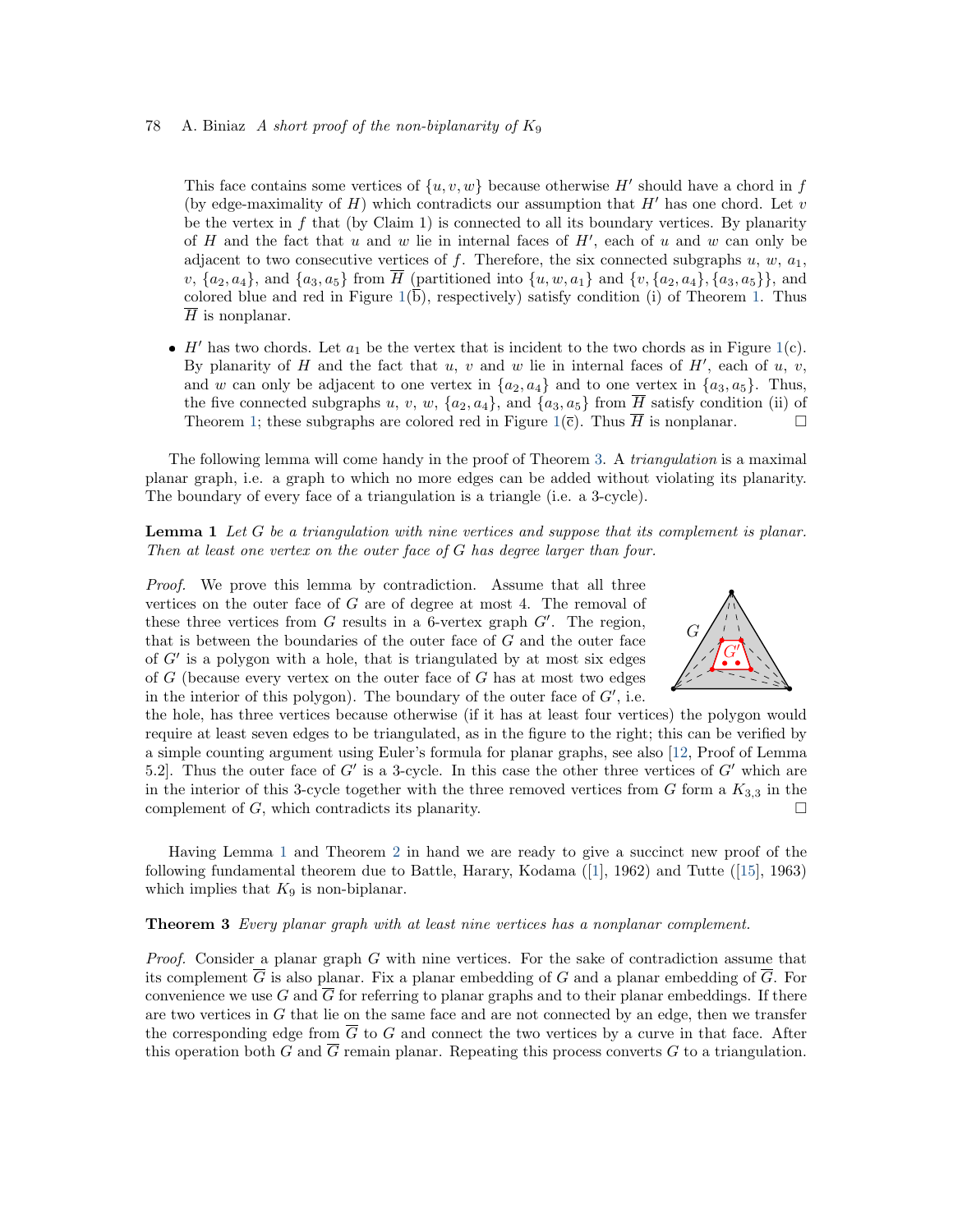By Lemma [1,](#page-3-1) at least one vertex, say r, on the outer face of G has degree  $k \geq 5$ . Remove r from G and  $\overline{G}$  and denote the resulting graphs by H and  $\overline{H}$ , respectively. Notice that  $(H,\overline{H})$ is a biplanar embedding of  $K_8$ . Let f and  $\overline{f}$  be the faces of H and  $\overline{H}$ , respectively, that contain the removed vertex r, as in Figure [2.](#page-4-0) Notice that f is the outer face of H. Since  $(G,\overline{G})$  was a biplanar embedding of  $K_9$ , in which r was connected to all other 8 vertices, we have the following observation.

Observation 1. Every vertex of the resulting graph  $K_8$  lies on f or on  $\overline{f}$ .



<span id="page-4-0"></span>Figure 2: Illustration of the proof of Theorem [3.](#page-3-0)

Since  $\overline{G}$  was a simple graph (no multiedges and no loops), all faces in its embedding including f have at least three vertices; these vertices are not necessarily connected in  $\overline{H}$ . Since G was a triangulation, the boundary of the outer face f of H is a k-cycle. If  $k > 5$  then let s be a vertex of f that also lies on  $\overline{f}$ ; such a vertex exists because  $\overline{f}$  has at least three vertices and we have eight vertices in total. Let x and y be the neighbors of s on f. If  $xy$  is an edge of H then draw it as a curve in f. If xy is not an edge of H then transfer it from  $\overline{H}$  to H and draw it in f, as in Figure [2.](#page-4-0) Now, the new outer face f of H has  $k-1$  vertices. Repeat the above process until the outer face of H has exactly five vertices.

At this point f has five vertices. Let  $u, v, w$  be the vertices of  $K_8$  that are not on f. These three vertices lie on  $\overline{f}$ , because of Observation 1 and our choices of s (for the case  $k > 5$ ). If any of the edges uv, uw, and vw are not in  $\overline{H}$  then transfer them from H to  $\overline{H}$  and draw in  $\overline{f}$  without crossing other edges. We obtain a planar graph  $H$  that satisfies the constraints of Theorem [2](#page-1-1) and so that its complement  $\overline{H}$  is planar. This contradicts Theorem [2.](#page-1-1)  $\Box$ 

### 3 Conclusions

For any integer  $k \geq 1$  let  $\nu(k)$  be the smallest integer for which the (edges of the) complete graph with  $\nu(k)$  vertices cannot be drawn in k planes without creating a crossing. As the maximum number of (noncrossing) edges that can be drawn in a plane is  $3\nu(k) - 6$  and the number of edges of the complete graph is  $\binom{\nu(k)}{2}$ , a counting argument implies that

$$
\nu(k)\leq \left\lfloor\frac{6k+1+\sqrt{36k^2-36k+1}}{2}\right\rfloor+1.
$$

This bound implies that  $\nu(1) \leq 5$ , and  $\nu(2) \leq 11$ , however for  $k \in \{1,2\}$  we already know that  $\nu(1) = 5$  and  $\nu(2) = 9$ . It would be interesting to find exact value of  $\nu(k)$  for larger values of k, in particular for non-triplanarity ( $k = 3$ ) for which the above counting formula gives  $\nu(3) \leq 17$ .